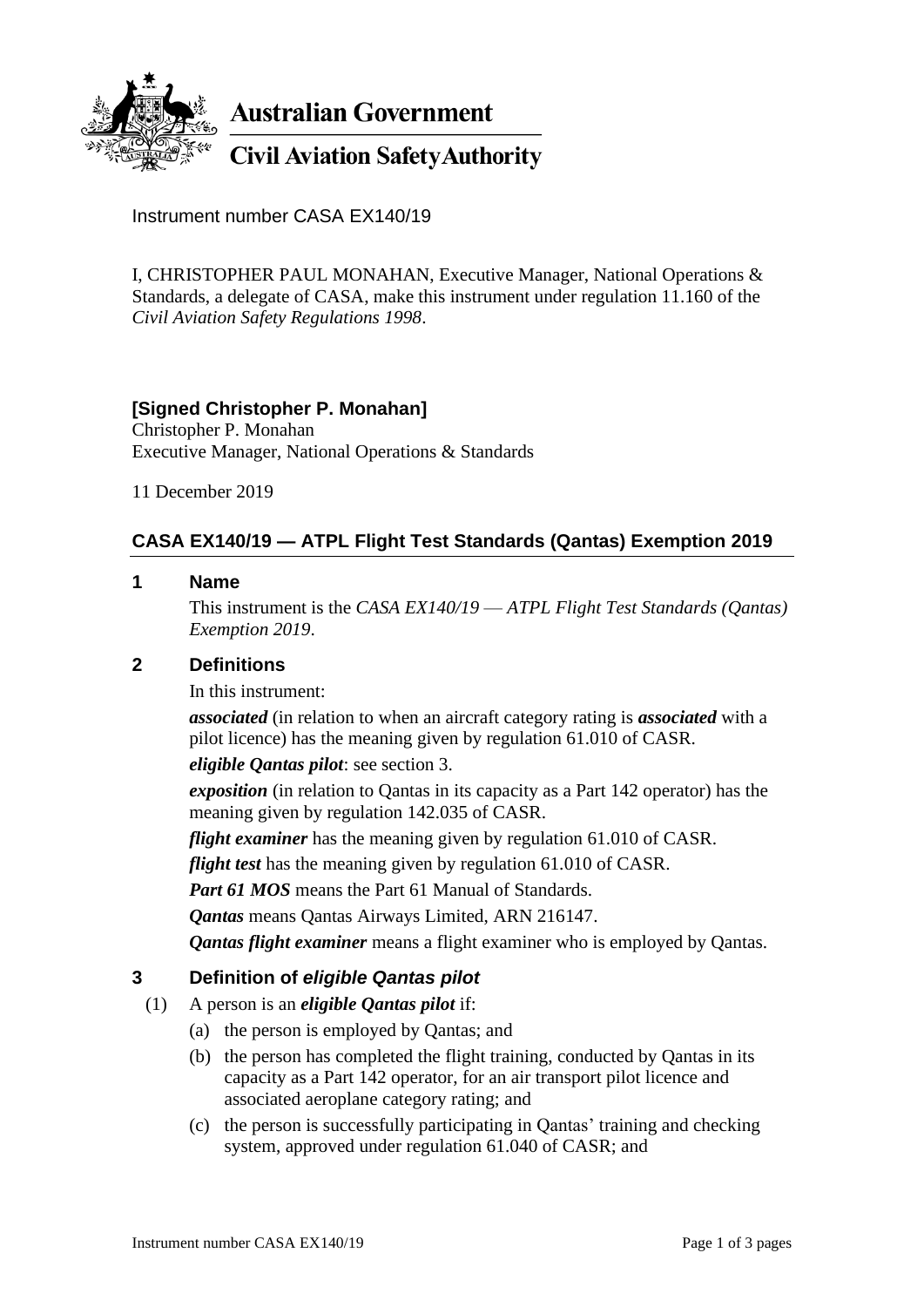- (d) the person has been recommended for a flight test, mentioned in paragraph 61.700 (3) (c) of CASR, by:
	- (i) Qantas' head of operations; or
	- (ii) another person nominated by Qantas in its exposition as responsible for the flight training to which the flight test relates; and
- (e) the requirement in subsection (2) is met in relation to the person.
- (2) For paragraph (1) (e), the requirement is that:
	- (a) the person holds a pilot type rating for an aircraft type; and
	- (b) the flight test is to be conducted in an approved flight simulator for the aircraft type.

## **4 Exemption — eligible Qantas pilot**

- (1) The section applies in relation to an applicant for an air transport pilot licence with an aeroplane category rating who is an eligible Qantas pilot.
- (2) The pilot is exempt from compliance with paragraph 61.700 (3) (c) of CASR to the extent set out in subsections (3) and (4).

Competency standards — conduct of activities, manoeuvres

- (3) The exemption is to the extent that section 12 of the Part 61 MOS requires the pilot:
	- (a) to conduct the following activities and manoeuvres mentioned in paragraphs 3.4 (a) and (b) of Appendix K.1 in Schedule 5 to the MOS for the flight test:
		- (i) perform instrument flying using stand-by instrument displays;
		- (ii) perform a recovery from an unusual aircraft attitude using a stand-by instrument display; and
	- (b) to demonstrate competency in relation to those activities as mentioned in subsections 12.3 to 12.5 of the MOS.

Competency standards — operational scope

- (4) The exemption is also to the extent that the pilot, when demonstrating his or her ability to conduct the remainder of the activities and manoeuvres mentioned in clause 3 of the Appendix for the flight test, is required to perform the functions of pilot in command in the pilot monitoring role:
	- (a) mentioned in paragraph 4.1 (b) of the Appendix; and
	- (b) that is part of the operational scope of the activities and manoeuvres applicable to the competency standards of the flight test under subparagraph 12.3 (c) (i) of the MOS

*Note* Under paragraph 4.1 (b) of the Appendix, the functions of pilot in command in the pilot flying and pilot monitoring roles are performed using the checks and procedures applicable to a multi-crew operation. The exemption does not affect the operational scope also mentioned in paragraph 4.1 (b) that the pilot must perform the function of pilot in command in the pilot flying role.

### **5 Pass standard for flight test**

A Qantas flight examiner who conducts a flight test mentioned in paragraph 61.700 (3) (c) of CASR for an eligible Qantas pilot, and the pilot, are exempt from compliance with regulation 61.250 of CASR to the extent the